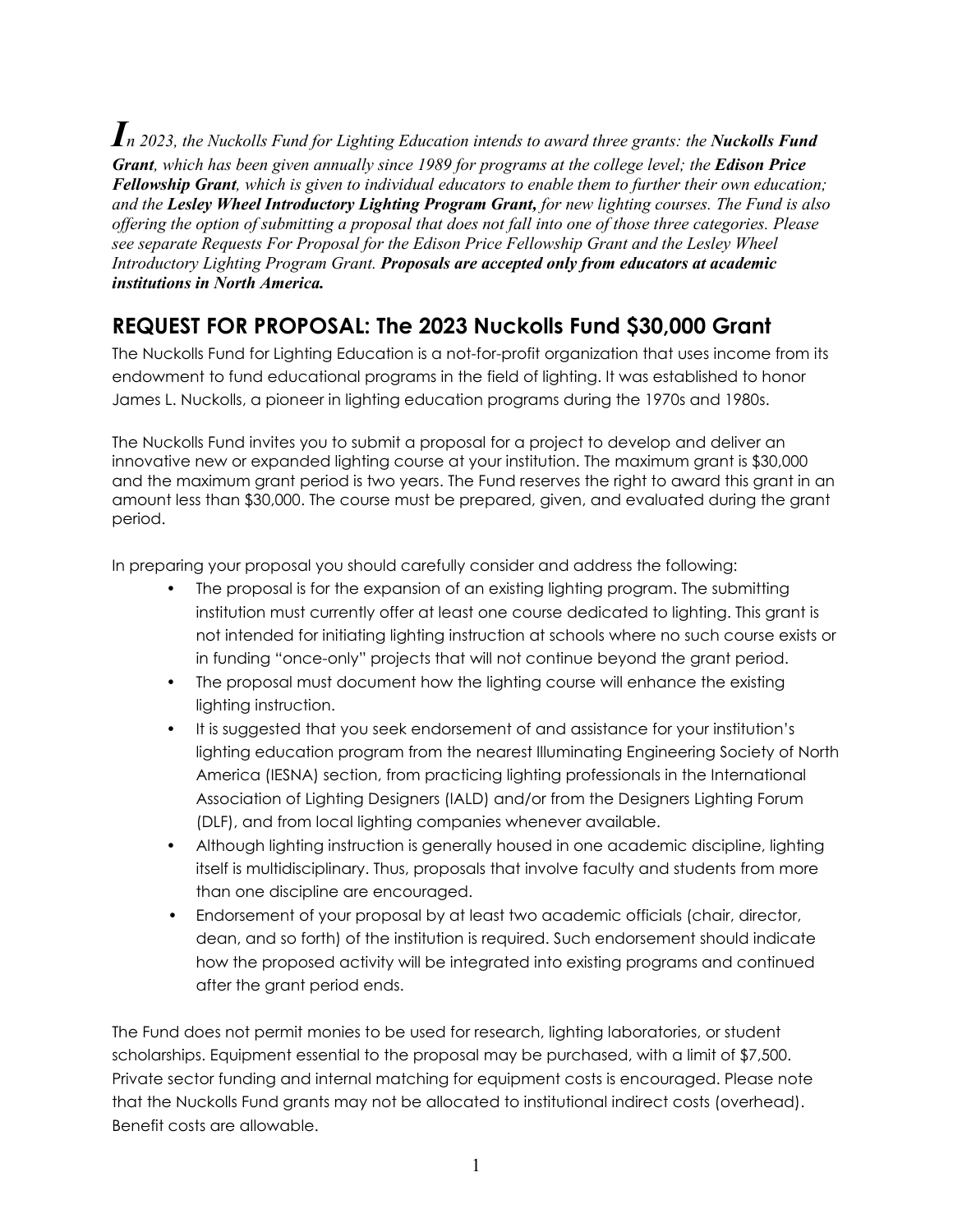## **Required Submission Information – The 2023 Nuckolls Fund \$30,000 Grant**

#### **The following is required for submission:**

- Proposals must be submitted electronically in either Microsoft Word or PDF format.
- All material submitted must be consolidated into one document that totals a maximum of 25 pages. This includes the proposal itself, supporting letters, resumes or CV's, and illustrations, if any.
- Resumes or CV's must be no more than one page each.
- **Please keep the total document under 1 mb in size.**
- **Photos and illustrations should be jpeg format only.**
- E-mail to:  $Jeanne.nuckolls@outlook.com$

#### **Proposals must be organized as follows:**

#### **1. Title page, listing:**

- The title of the grant proposal
- The name of the person submitting the application and his/her position
- Name of the college or school and name of the department or division
- Mailing address, phone and fax number
- Name of the program to which the grant will be applied
- Number of years the program has existed and number of years the program has included one or more full courses in lighting

#### **2. Table of Contents page**

**3. A one paragraph abstract** of the proposed project

**4. Background information** that puts the project into context, including a description of the department (division) and the program.

**5. Substantive description of the project for which funding is sought.** Describe why the project is needed, how it will fit with the existing program, what its impact will be on lighting education, what makes it of special importance, and how it will be continued after the grant period.

**6. A detailed budget** showing how the funds will be allocated to accomplish the various tasks in the proposed project. If supplementary funding from another source is needed, include documentation showing that source's commitment to provide funds. Any financial support by the institution should be shown.

**7. A schedule for accomplishing the tasks.** Include dates and describe major milestones. Three progress reports and a final report are required. Grant funds will be paid in installments upon the Fund's acceptance of each progress report.

- **8. At least two letters of support** from deans and/or department chairs.
- **9. Resumes or CV's** for those administering the grant (maximum of one page each).

#### **Optional Submission Material**

You may include letters of support from practicing lighting professionals who can provide insight into the need for the project and the qualifications of those who will carry it out.